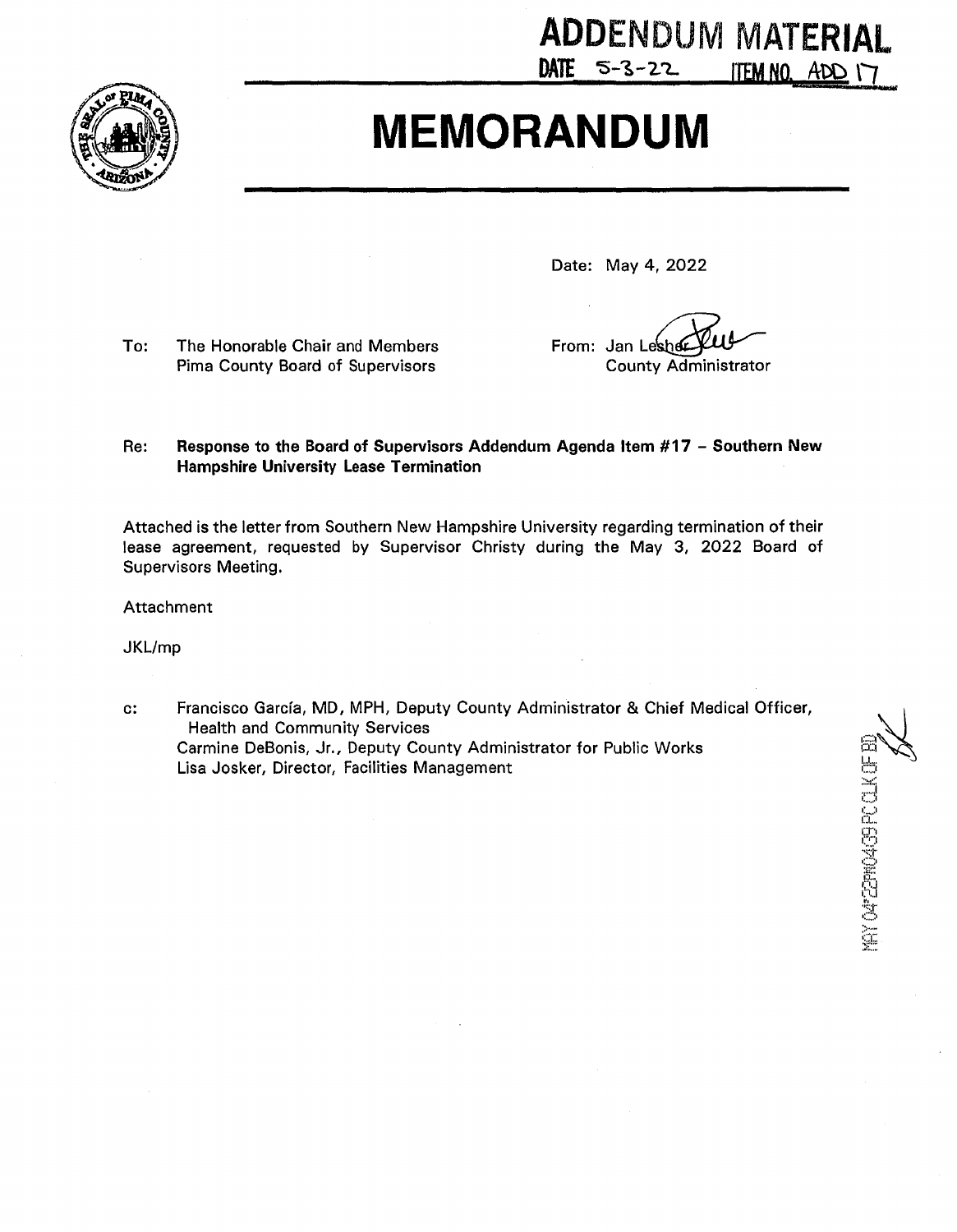## $\mathrm{Soulhern}_1$ New Hampshire **U11iversity**

April 20, 2022

Ms. Lisa Josker Director, Facilities Management 150 W. Congress St #5 Tucson, AZ 85701

Dear Ms. Josker,

Thank you for your creative thinking to help better utilize 97 E Congress Street. We appreciate your partnership and transparent relationship. We were happy to sec that it is official and you will be occupying two floors starting in June. We know there are rnany details to work through, and we are here to support those discussions and decisions.

As part of our transparency with you, we wanted to let you know that SNHU has been evaluating our space needs. Before the pandemic, we thought we would outgrow our Tucson facility. However, we have been surveying our employees and managers throughout the pandemic to understand if rernote work is temporary or here to stay, As a non-profit, every dollar we spend needs to be justified because it is a student's tuition dollar. It is important to us that when we lease office space, we are using it efficiently. What we hear from our employees (both in Tucson and here in Manchester) is that the vast majority want to remain remote even after this pandemic is finally over. We have so few employees that are coming into the office now, and so few that want to come in post-pandemic, that we had to look into options for our space. Your creative solutioning for the next two years is very helpful, and our leadership has gone a step further to decide that now is the right time to see what further opportunities are available for downsizing.

We understand and respect the obligations we have with Pima County, and we want to honor those. As such, we are prepared to offer you a buy-out number. This is the amount we are prepared to pay now, up front, in exchange for releasing us from further lease obligations. Our goal would be to move out of the building before June  $1<sup>st</sup>$ , understanding that if these conversations take a few weeks we may need until July 1 to fully move out. Our justification is as follows:

- 1. SNHU is officially giving notice that it seeks to terminate the lease on 8/31/24, and is offoring \$900,000 to "buy-out" the remaining term between now and then.
- 2. Plima County may therefore use the entire building during their construction project, saving expense in retrofitting data closets, security/access, etc.
- 3. SNHU can pay all up front (preferred) or split payments monthly, quarterly, or yearly through the  $8/31/24$  end term if that is better for Pima County.